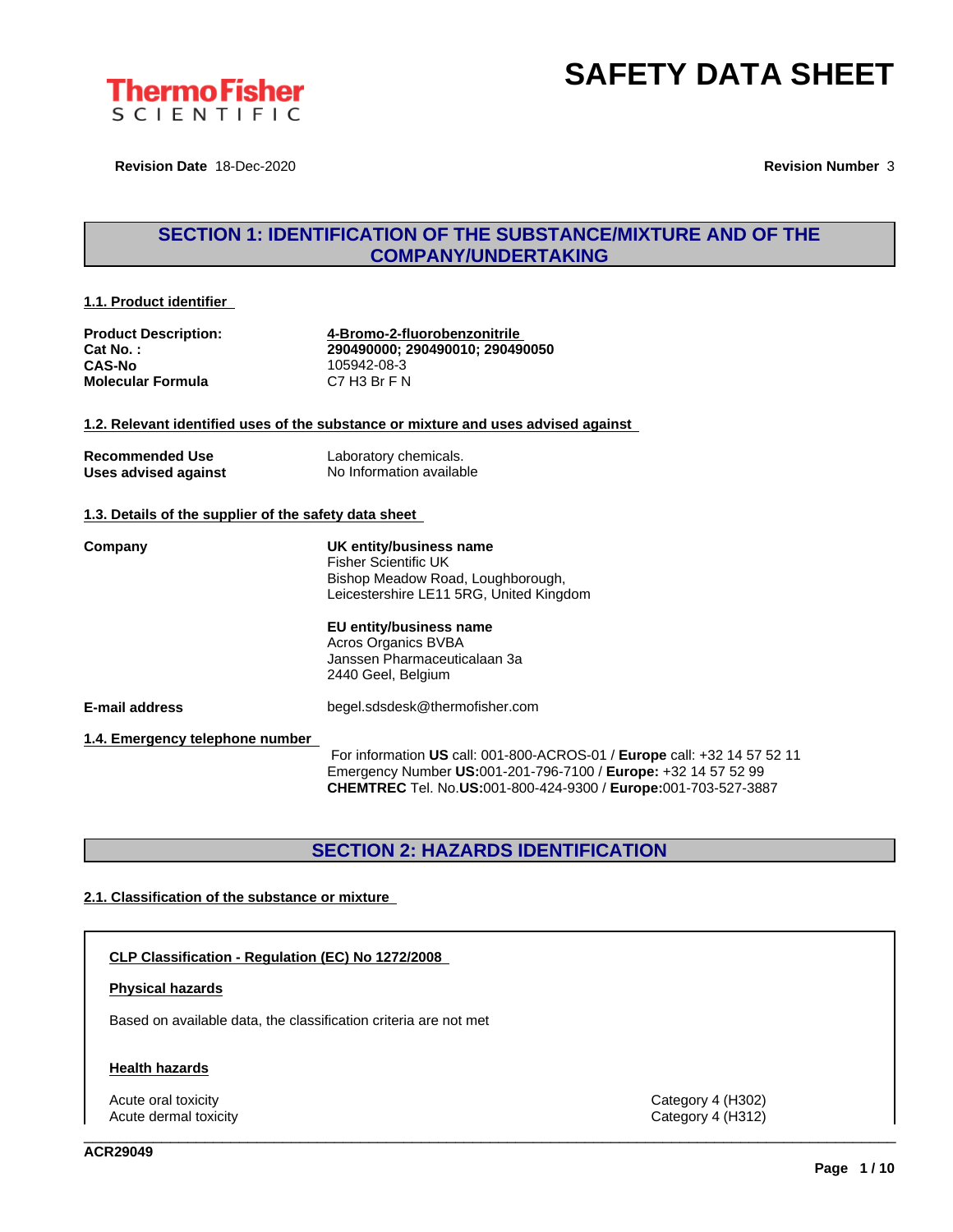$\_$  ,  $\_$  ,  $\_$  ,  $\_$  ,  $\_$  ,  $\_$  ,  $\_$  ,  $\_$  ,  $\_$  ,  $\_$  ,  $\_$  ,  $\_$  ,  $\_$  ,  $\_$  ,  $\_$  ,  $\_$  ,  $\_$  ,  $\_$  ,  $\_$  ,  $\_$  ,  $\_$  ,  $\_$  ,  $\_$  ,  $\_$  ,  $\_$  ,  $\_$  ,  $\_$  ,  $\_$  ,  $\_$  ,  $\_$  ,  $\_$  ,  $\_$  ,  $\_$  ,  $\_$  ,  $\_$  ,  $\_$  ,  $\_$  ,

#### **4-Bromo-2-fluorobenzonitrile Revision Date** 18-Dec-2020

Acute Inhalation Toxicity - Dusts and Mists Category 4 (H332) Skin Corrosion/Irritation **Category 2** (H315) Serious Eye Damage/Eye Irritation **Category 2 (H319)** Category 2 (H319) Specific target organ toxicity - (single exposure) Category 3 (H335) Category 3 (H335)

#### **Environmental hazards**

Based on available data, the classification criteria are not met

*Full text of Hazard Statements: see section 16*

**2.2. Label elements**



#### **Signal Word Warning**

#### **Hazard Statements**

H315 - Causes skin irritation

H335 - May cause respiratory irritation

H319 - Causes serious eye irritation

H302 + H312 + H332 - Harmful if swallowed, in contact with skin or if inhaled

#### **Precautionary Statements**

P280 - Wear protective gloves/protective clothing/eye protection/face protection

P302 + P352 - IF ON SKIN: Wash with plenty of soap and water

P261 - Avoid breathing dust/fume/gas/mist/vapors/spray

P301 + P312 - IF SWALLOWED: Call a POISON CENTER or doctor/physician if you feel unwell

P304 + P340 - IF INHALED: Remove victim to fresh air and keep atrest in a position comfortable for breathing

P280 - Wear protective gloves/protective clothing/eye protection/face protection

P305 + P351 + P338 - IF IN EYES: Rinse cautiously with water for several minutes. Remove contact lenses, if present and easy to do. Continue rinsing

#### **2.3. Other hazards**

No information available

### **SECTION 3: COMPOSITION/INFORMATION ON INGREDIENTS**

#### **3.1. Substances**

| <b>Component</b>                             | <b>CAS-No</b> | EC-No. | Weight % | CLP Classification - Regulation (EC) No<br>1272/2008                                                                                 |
|----------------------------------------------|---------------|--------|----------|--------------------------------------------------------------------------------------------------------------------------------------|
| 4-Bromo-2-fluorobenzylamine<br>hydrochloride | 105942-08-3   |        | >99      | STOT SE 3 (H335)<br>Skin Irrit. 2 (H315)<br>Eye Irrit. 2 (H319)<br>Acute Tox. 4 (H302)<br>Acute Tox. 4 (H312)<br>Acute Tox. 4 (H332) |

\_\_\_\_\_\_\_\_\_\_\_\_\_\_\_\_\_\_\_\_\_\_\_\_\_\_\_\_\_\_\_\_\_\_\_\_\_\_\_\_\_\_\_\_\_\_\_\_\_\_\_\_\_\_\_\_\_\_\_\_\_\_\_\_\_\_\_\_\_\_\_\_\_\_\_\_\_\_\_\_\_\_\_\_\_\_\_\_\_\_\_\_\_\_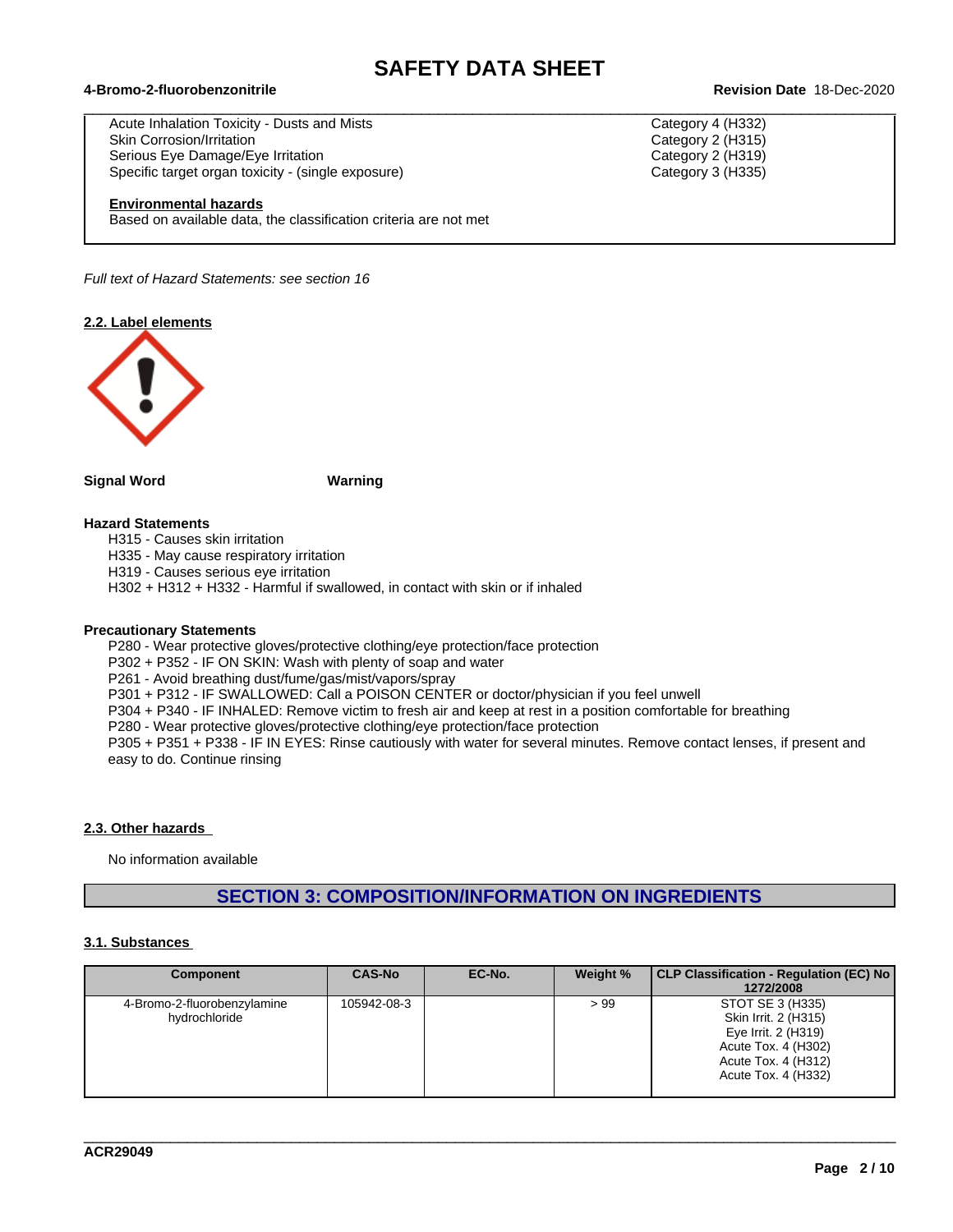$\_$  ,  $\_$  ,  $\_$  ,  $\_$  ,  $\_$  ,  $\_$  ,  $\_$  ,  $\_$  ,  $\_$  ,  $\_$  ,  $\_$  ,  $\_$  ,  $\_$  ,  $\_$  ,  $\_$  ,  $\_$  ,  $\_$  ,  $\_$  ,  $\_$  ,  $\_$  ,  $\_$  ,  $\_$  ,  $\_$  ,  $\_$  ,  $\_$  ,  $\_$  ,  $\_$  ,  $\_$  ,  $\_$  ,  $\_$  ,  $\_$  ,  $\_$  ,  $\_$  ,  $\_$  ,  $\_$  ,  $\_$  ,  $\_$  ,

*Full text of Hazard Statements: see section 16*

### **SECTION 4: FIRST AID MEASURES**

#### **4.1. Description of first aid measures**

| <b>Eye Contact</b>                                             | Rinse immediately with plenty of water, also under the eyelids, for at least 15 minutes. Get<br>medical attention.                                  |
|----------------------------------------------------------------|-----------------------------------------------------------------------------------------------------------------------------------------------------|
| <b>Skin Contact</b>                                            | Wash off immediately with soap and plenty of water while removing all contaminated<br>clothes and shoes. Get medical attention.                     |
| <b>Ingestion</b>                                               | Clean mouth with water. Get medical attention.                                                                                                      |
| <b>Inhalation</b>                                              | Remove from exposure, lie down. Remove to fresh air. If not breathing, give artificial<br>respiration. Get medical attention.                       |
| Self-Protection of the First Aider                             | Ensure that medical personnel are aware of the material(s) involved, take precautions to<br>protect themselves and prevent spread of contamination. |
| A O Meat important cumptome and effects hath ceute and deleved |                                                                                                                                                     |

**4.2. Most important symptoms and effects, both acute and delayed**

No information available.

**4.3. Indication of any immediate medical attention and special treatment needed**

**Notes to Physician** Treat symptomatically.

**SECTION 5: FIREFIGHTING MEASURES**

#### **5.1. Extinguishing media**

#### **Suitable Extinguishing Media**

Water spray. Carbon dioxide (CO<sub>2</sub>). Dry chemical. Chemical foam.

**Extinguishing media which must not be used for safety reasons** No information available.

#### **5.2. Special hazards arising from the substance or mixture**

Thermal decomposition can lead to release of irritating gases and vapors.

#### **Hazardous Combustion Products**

Nitrogen oxides (NOx), Carbon monoxide (CO), Carbon dioxide (CO2), Hydrogen halides, Hydrogen cyanide (hydrocyanic acid), Gaseous hydrogen fluoride (HF).

#### **5.3. Advice for firefighters**

As in any fire, wear self-contained breathing apparatus pressure-demand, MSHA/NIOSH (approved or equivalent) and full protective gear.

### **SECTION 6: ACCIDENTAL RELEASE MEASURES**

\_\_\_\_\_\_\_\_\_\_\_\_\_\_\_\_\_\_\_\_\_\_\_\_\_\_\_\_\_\_\_\_\_\_\_\_\_\_\_\_\_\_\_\_\_\_\_\_\_\_\_\_\_\_\_\_\_\_\_\_\_\_\_\_\_\_\_\_\_\_\_\_\_\_\_\_\_\_\_\_\_\_\_\_\_\_\_\_\_\_\_\_\_\_

#### **6.1. Personal precautions, protective equipment and emergency procedures**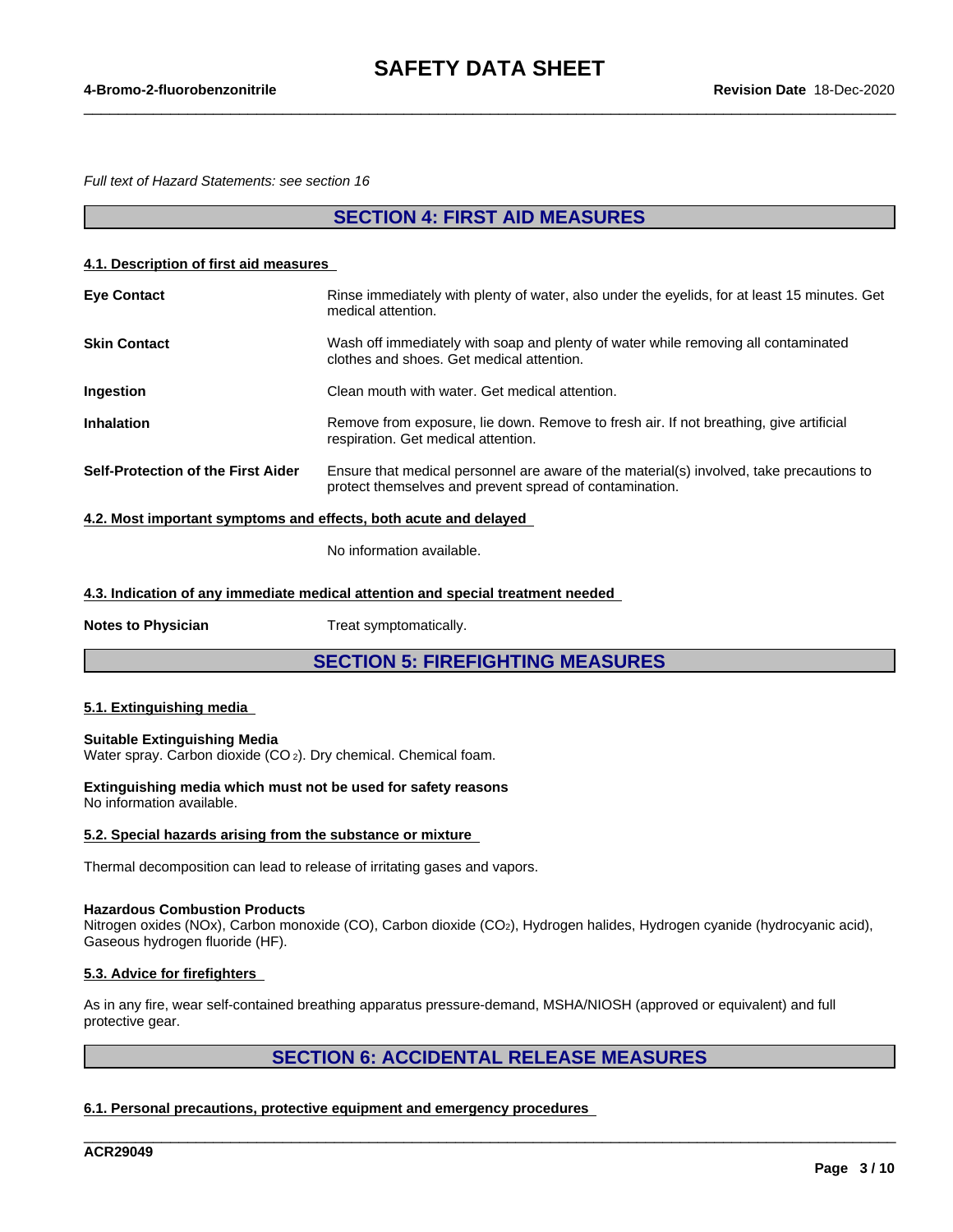$\_$  ,  $\_$  ,  $\_$  ,  $\_$  ,  $\_$  ,  $\_$  ,  $\_$  ,  $\_$  ,  $\_$  ,  $\_$  ,  $\_$  ,  $\_$  ,  $\_$  ,  $\_$  ,  $\_$  ,  $\_$  ,  $\_$  ,  $\_$  ,  $\_$  ,  $\_$  ,  $\_$  ,  $\_$  ,  $\_$  ,  $\_$  ,  $\_$  ,  $\_$  ,  $\_$  ,  $\_$  ,  $\_$  ,  $\_$  ,  $\_$  ,  $\_$  ,  $\_$  ,  $\_$  ,  $\_$  ,  $\_$  ,  $\_$  ,

#### **4-Bromo-2-fluorobenzonitrile Revision Date** 18-Dec-2020

Ensure adequate ventilation.

#### **6.2. Environmental precautions**

See Section 12 for additional Ecological Information.

#### **6.3. Methods and material for containment and cleaning up**

Sweep up and shovel into suitable containers for disposal. Do not let this chemical enter the environment.

#### **6.4. Reference to other sections**

Refer to protective measures listed in Sections 8 and 13.

### **SECTION 7: HANDLING AND STORAGE**

#### **7.1. Precautions for safe handling**

Avoid contact with skin and eyes. Do not breathe dust. Do not ingest. If swallowed then seek immediate medical assistance.

#### **Hygiene Measures**

Handle in accordance with good industrial hygiene and safety practice. Keep away from food, drink and animal feeding stuffs. Do not eat, drink or smoke when using this product. Remove and wash contaminated clothing and gloves, including the inside, before re-use. Wash hands before breaks and after work.

#### **7.2. Conditions for safe storage, including any incompatibilities**

Keep in a dry, cool and well-ventilated place. Keep container tightly closed.

#### **Technical Rules for Hazardous Substances (TRGS) 510 Storage Class (LGK) (Germany)** Class 11

#### **7.3. Specific end use(s)**

Use in laboratories

### **SECTION 8: EXPOSURE CONTROLS/PERSONAL PROTECTION**

#### **8.1. Control parameters**

#### **Exposure limits**

This product, as supplied, does not contain any hazardous materials with occupational exposure limits established by the region specific regulatory bodies

#### **Biological limit values**

This product, as supplied, does not contain any hazardous materials with biological limits established by the region specific regulatory bodies

#### **Monitoring methods**

BS EN 14042:2003 Title Identifier: Workplace atmospheres. Guide for the application and use of procedures for the assessment of exposure to chemical and biological agents.

\_\_\_\_\_\_\_\_\_\_\_\_\_\_\_\_\_\_\_\_\_\_\_\_\_\_\_\_\_\_\_\_\_\_\_\_\_\_\_\_\_\_\_\_\_\_\_\_\_\_\_\_\_\_\_\_\_\_\_\_\_\_\_\_\_\_\_\_\_\_\_\_\_\_\_\_\_\_\_\_\_\_\_\_\_\_\_\_\_\_\_\_\_\_

MDHS14/3 General methods for sampling and gravimetric analysis of respirable and inhalable dust

**Derived No Effect Level (DNEL)** No information available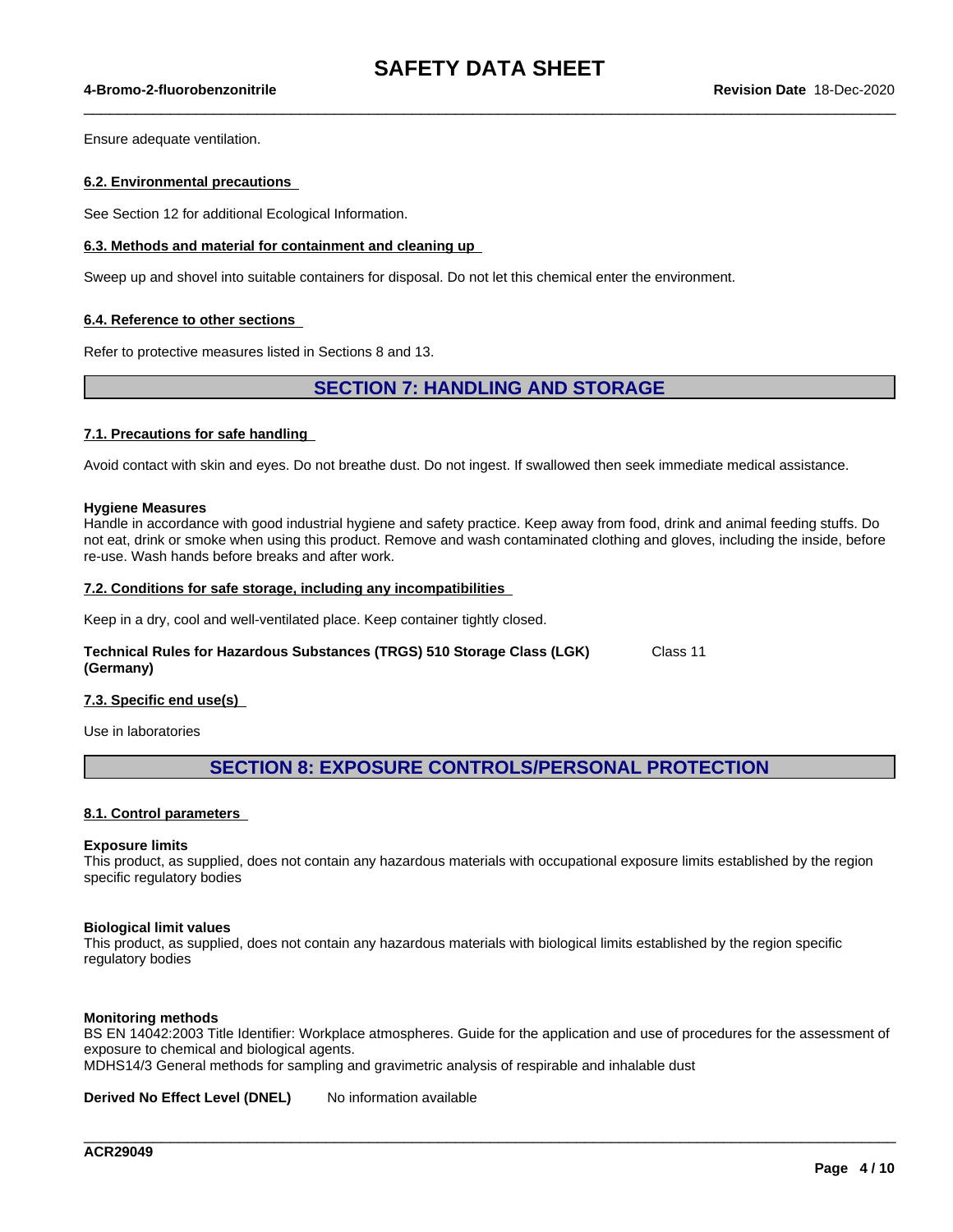#### **4-Bromo-2-fluorobenzonitrile Revision Date** 18-Dec-2020

| Route of exposure | Acute effects (local) | <b>Acute effects</b><br>(systemic) | <b>Chronic effects</b><br>(local) | <b>Chronic effects</b><br>(systemic) |
|-------------------|-----------------------|------------------------------------|-----------------------------------|--------------------------------------|
| Oral              |                       |                                    |                                   |                                      |
| <b>Dermal</b>     |                       |                                    |                                   |                                      |
| <b>Inhalation</b> |                       |                                    |                                   |                                      |

**Predicted No Effect Concentration** No information available. **(PNEC)**

#### **8.2. Exposure controls**

#### **Engineering Measures**

Ensure adequate ventilation, especially in confined areas. Ensure that eyewash stations and safety showers are close to the workstation location.

Wherever possible, engineering control measures such as the isolation or enclosure of the process, the introduction of process or equipment changes to minimise release or contact, and the use of properly designed ventilation systems, should be adopted to control hazardous materials at source

#### **Personal protective equipment**

| <b>Eve Protection</b> |  | Goggles (European standard - EN 166) |  |
|-----------------------|--|--------------------------------------|--|

**Hand Protection** Protective gloves

| Glove material<br>Nitrile rubber<br>Neoprene<br>Natural rubber<br><b>PVC</b> | Breakthrough time Glove thickness<br>See manufacturers<br>recommendations | <b>EU standard</b><br><b>EN 374</b> | Glove comments<br>(minimum requirement)                                  |
|------------------------------------------------------------------------------|---------------------------------------------------------------------------|-------------------------------------|--------------------------------------------------------------------------|
| Skin and body protection                                                     |                                                                           |                                     | Wear appropriate protective gloves and clothing to prevent skin exposure |

Inspect gloves before use.

Please observe the instructions regarding permeability and breakthrough time which are provided by the supplier of the gloves. (Refer to manufacturer/supplier for information)

Ensure gloves are suitable for the task: Chemical compatability, Dexterity, Operational conditions, User susceptibility, e.g. sensitisation effects, also take into consideration the specific local conditions under which the product is used, such as the danger of cuts, abrasion.

Remove gloves with care avoiding skin contamination.

| <b>Respiratory Protection</b>     | When workers are facing concentrations above the exposure limit they must use<br>appropriate certified respirators.<br>To protect the wearer, respiratory protective equipment must be the correct fit and be used<br>and maintained properly                                        |
|-----------------------------------|--------------------------------------------------------------------------------------------------------------------------------------------------------------------------------------------------------------------------------------------------------------------------------------|
| Large scale/emergency use         | Use a NIOSH/MSHA or European Standard EN 136 approved respirator if exposure limits<br>are exceeded or if irritation or other symptoms are experienced<br>Recommended Filter type: Particulates filter conforming to EN 143                                                          |
| <b>Small scale/Laboratory use</b> | Use a NIOSH/MSHA or European Standard EN 149:2001 approved respirator if exposure<br>limits are exceeded or if irritation or other symptoms are experienced.<br>Recommended half mask:- Particle filtering: EN149:2001<br>When RPE is used a face piece Fit Test should be conducted |

**Environmental exposure controls** No information available.

### **SECTION 9: PHYSICAL AND CHEMICAL PROPERTIES**

\_\_\_\_\_\_\_\_\_\_\_\_\_\_\_\_\_\_\_\_\_\_\_\_\_\_\_\_\_\_\_\_\_\_\_\_\_\_\_\_\_\_\_\_\_\_\_\_\_\_\_\_\_\_\_\_\_\_\_\_\_\_\_\_\_\_\_\_\_\_\_\_\_\_\_\_\_\_\_\_\_\_\_\_\_\_\_\_\_\_\_\_\_\_

#### **9.1. Information on basic physical and chemical properties**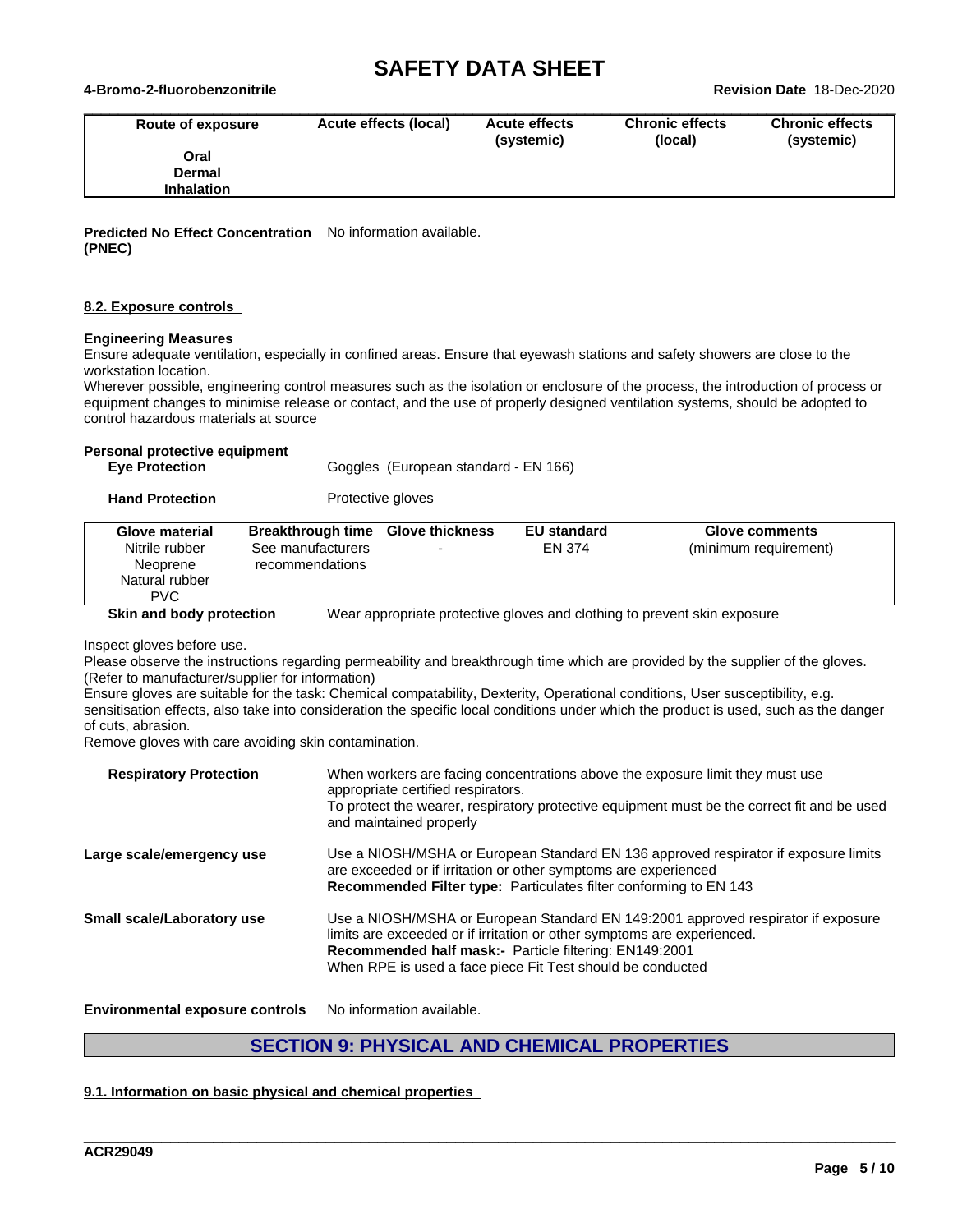| <b>Physical State</b>                          | Solid                         |                                          |  |
|------------------------------------------------|-------------------------------|------------------------------------------|--|
| <b>Appearance</b>                              | Beige                         |                                          |  |
| Odor                                           | Odorless                      |                                          |  |
| <b>Odor Threshold</b>                          | No data available             |                                          |  |
| <b>Melting Point/Range</b>                     | 69 - 72 °C / 156.2 - 161.6 °F |                                          |  |
| <b>Softening Point</b>                         | No data available             |                                          |  |
| <b>Boiling Point/Range</b>                     | No information available      |                                          |  |
| <b>Flammability (liquid)</b>                   | Not applicable                | Solid                                    |  |
| <b>Flammability (solid,gas)</b>                | No information available      |                                          |  |
| <b>Explosion Limits</b>                        | No data available             |                                          |  |
| <b>Flash Point</b>                             | No information available      | <b>Method -</b> No information available |  |
| <b>Autoignition Temperature</b>                | No data available             |                                          |  |
| <b>Decomposition Temperature</b>               | No data available             |                                          |  |
| рH                                             | No information available      |                                          |  |
| <b>Viscosity</b>                               | Not applicable                | Solid                                    |  |
| <b>Water Solubility</b>                        | Insoluble                     |                                          |  |
| Solubility in other solvents                   | No information available      |                                          |  |
| <b>Partition Coefficient (n-octanol/water)</b> |                               |                                          |  |
| <b>Vapor Pressure</b>                          | No data available             |                                          |  |
| Density / Specific Gravity                     | No data available             |                                          |  |
| <b>Bulk Density</b>                            | No data available             |                                          |  |
| <b>Vapor Density</b>                           | Not applicable                | Solid                                    |  |
| <b>Particle characteristics</b>                | No data available             |                                          |  |
| 9.2. Other information                         |                               |                                          |  |
| <b>Molecular Formula</b>                       | C7 H3 Br F N                  |                                          |  |
| <b>Molecular Weight</b>                        | 200.01                        |                                          |  |
| <b>Evaporation Rate</b>                        | Not applicable - Solid        |                                          |  |

### **SECTION 10: STABILITY AND REACTIVITY**

| 10.1. Reactivity                                              | None known, based on information available             |
|---------------------------------------------------------------|--------------------------------------------------------|
| 10.2. Chemical stability                                      | Stable under normal conditions.                        |
| 10.3. Possibility of hazardous reactions                      |                                                        |
| <b>Hazardous Polymerization</b><br><b>Hazardous Reactions</b> | No information available.<br>No information available. |
| 10.4. Conditions to avoid                                     | Incompatible products.                                 |
| 10.5. Incompatible materials                                  | Strong oxidizing agents.                               |

#### **10.6. Hazardous decomposition products**

Nitrogen oxides (NOx). Carbon monoxide (CO). Carbon dioxide (CO2). Hydrogen halides. Hydrogen cyanide (hydrocyanic acid). Gaseous hydrogen fluoride (HF).

\_\_\_\_\_\_\_\_\_\_\_\_\_\_\_\_\_\_\_\_\_\_\_\_\_\_\_\_\_\_\_\_\_\_\_\_\_\_\_\_\_\_\_\_\_\_\_\_\_\_\_\_\_\_\_\_\_\_\_\_\_\_\_\_\_\_\_\_\_\_\_\_\_\_\_\_\_\_\_\_\_\_\_\_\_\_\_\_\_\_\_\_\_\_

### **SECTION 11: TOXICOLOGICAL INFORMATION**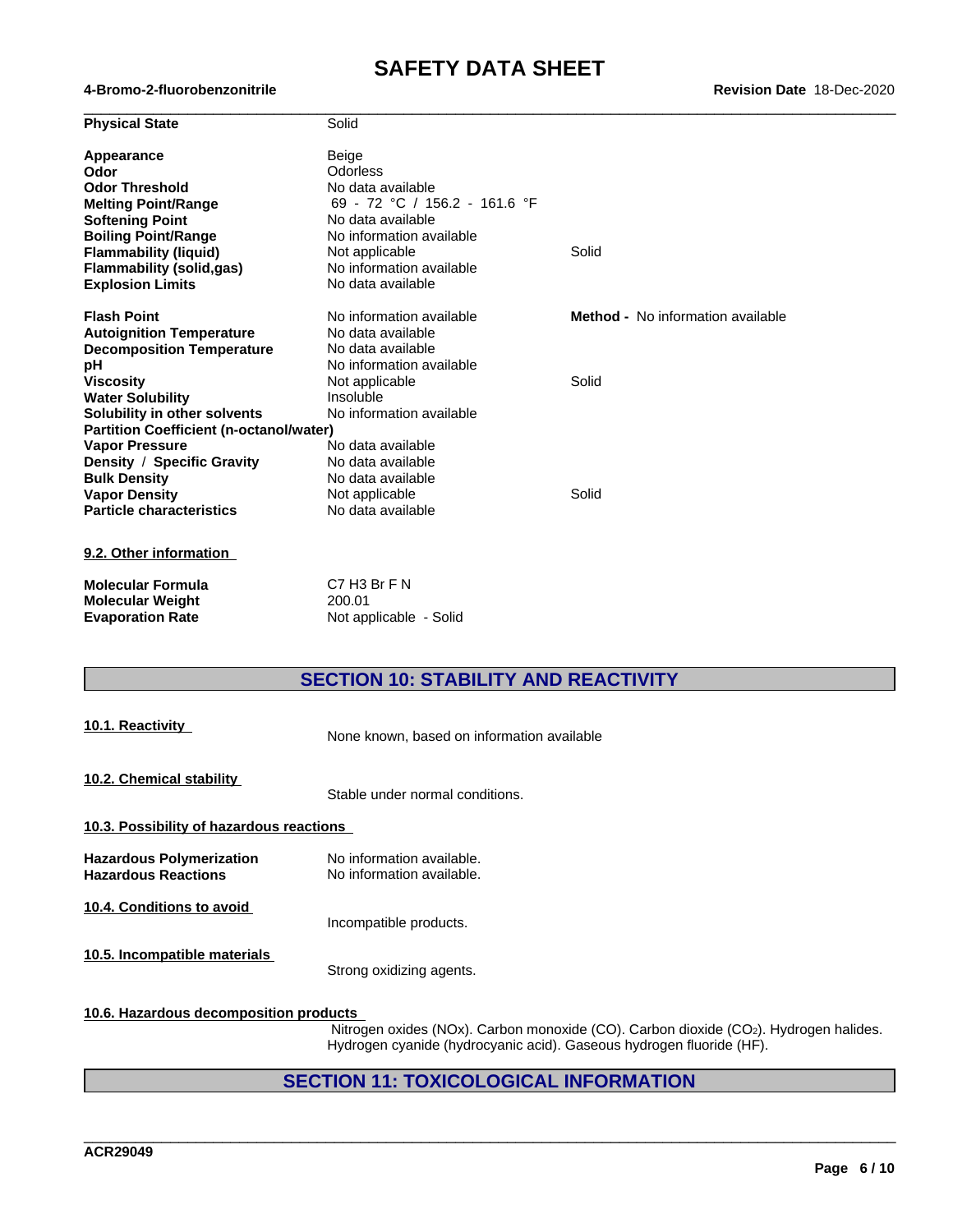$\_$  ,  $\_$  ,  $\_$  ,  $\_$  ,  $\_$  ,  $\_$  ,  $\_$  ,  $\_$  ,  $\_$  ,  $\_$  ,  $\_$  ,  $\_$  ,  $\_$  ,  $\_$  ,  $\_$  ,  $\_$  ,  $\_$  ,  $\_$  ,  $\_$  ,  $\_$  ,  $\_$  ,  $\_$  ,  $\_$  ,  $\_$  ,  $\_$  ,  $\_$  ,  $\_$  ,  $\_$  ,  $\_$  ,  $\_$  ,  $\_$  ,  $\_$  ,  $\_$  ,  $\_$  ,  $\_$  ,  $\_$  ,  $\_$  ,

#### **4-Bromo-2-fluorobenzonitrile Revision Date** 18-Dec-2020

#### **11.1. Information on hazard classes as defined in Regulation (EC) No 1272/2008**

#### **Product Information**

| (a) acute toxicity;<br>Oral<br><b>Dermal</b><br><b>Inhalation</b>           | Category 4<br>Category 4<br>Category 4                         |
|-----------------------------------------------------------------------------|----------------------------------------------------------------|
| (b) skin corrosion/irritation;                                              | Category 2                                                     |
| (c) serious eye damage/irritation;                                          | Category 2                                                     |
| (d) respiratory or skin sensitization;<br><b>Respiratory</b><br><b>Skin</b> | No data available<br>No data available                         |
| (e) germ cell mutagenicity;                                                 | No data available                                              |
| (f) carcinogenicity;                                                        | No data available                                              |
|                                                                             | There are no known carcinogenic chemicals in this product      |
|                                                                             |                                                                |
| (g) reproductive toxicity;                                                  | No data available                                              |
| (h) STOT-single exposure;                                                   | Category 3                                                     |
| <b>Results / Target organs</b>                                              | Respiratory system.                                            |
| (i) STOT-repeated exposure;                                                 | No data available                                              |
| <b>Target Organs</b>                                                        | No information available.                                      |
| (j) aspiration hazard;                                                      | Not applicable<br>Solid                                        |
| <b>Other Adverse Effects</b>                                                | The toxicological properties have not been fully investigated. |
| Symptoms / effects, both acute and No information available.<br>delayed     |                                                                |

#### **11.2. Information on other hazards**

**Endocrine Disrupting Properties** Assess endocrine disrupting properties for human health. This product does not contain any known or suspected endocrine disruptors.

\_\_\_\_\_\_\_\_\_\_\_\_\_\_\_\_\_\_\_\_\_\_\_\_\_\_\_\_\_\_\_\_\_\_\_\_\_\_\_\_\_\_\_\_\_\_\_\_\_\_\_\_\_\_\_\_\_\_\_\_\_\_\_\_\_\_\_\_\_\_\_\_\_\_\_\_\_\_\_\_\_\_\_\_\_\_\_\_\_\_\_\_\_\_

#### **SECTION 12: ECOLOGICAL INFORMATION**

**12.1. Toxicity**

**Ecotoxicity effects** Do not empty into drains.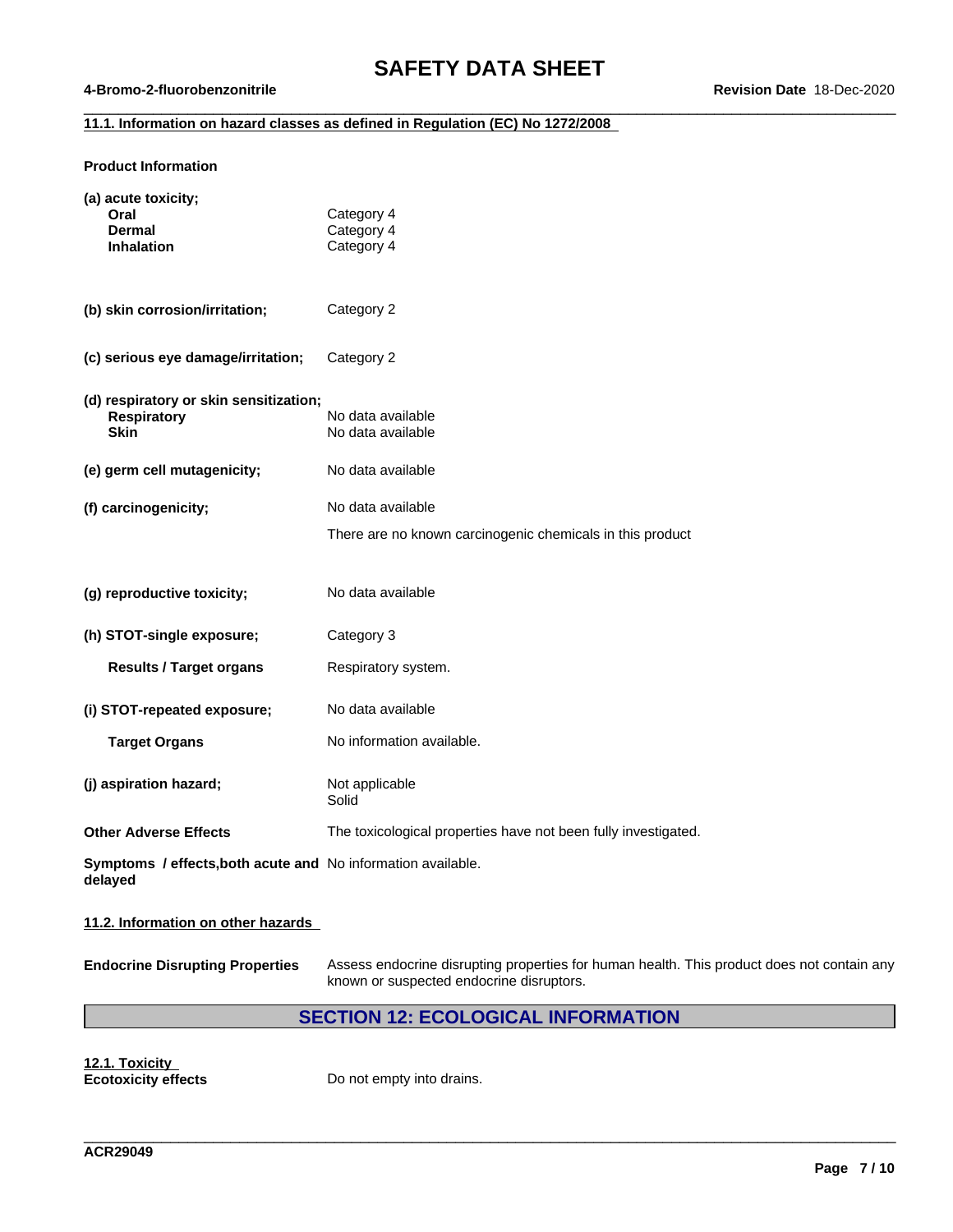$\_$  ,  $\_$  ,  $\_$  ,  $\_$  ,  $\_$  ,  $\_$  ,  $\_$  ,  $\_$  ,  $\_$  ,  $\_$  ,  $\_$  ,  $\_$  ,  $\_$  ,  $\_$  ,  $\_$  ,  $\_$  ,  $\_$  ,  $\_$  ,  $\_$  ,  $\_$  ,  $\_$  ,  $\_$  ,  $\_$  ,  $\_$  ,  $\_$  ,  $\_$  ,  $\_$  ,  $\_$  ,  $\_$  ,  $\_$  ,  $\_$  ,  $\_$  ,  $\_$  ,  $\_$  ,  $\_$  ,  $\_$  ,  $\_$  ,

| 12.2. Persistence and degradability<br><b>Persistence</b>                                              | Insoluble in water.                                                                                                              |
|--------------------------------------------------------------------------------------------------------|----------------------------------------------------------------------------------------------------------------------------------|
| 12.3. Bioaccumulative potential                                                                        | May have some potential to bioaccumulate                                                                                         |
| 12.4. Mobility in soil                                                                                 | Spillage unlikely to penetrate soil Is not likely mobile in the environment due its low water<br>solubility.                     |
| 12.5. Results of PBT and vPvB<br>assessment                                                            | No data available for assessment.                                                                                                |
| 12.6. Endocrine disrupting<br>properties<br><b>Endocrine Disruptor Information</b>                     | This product does not contain any known or suspected endocrine disruptors                                                        |
| 12.7. Other adverse effects<br><b>Persistent Organic Pollutant</b><br><b>Ozone Depletion Potential</b> | This product does not contain any known or suspected substance<br>This product does not contain any known or suspected substance |

### **SECTION 13: DISPOSAL CONSIDERATIONS**

#### **13.1. Waste treatment methods**

| <b>Waste from Residues/Unused</b><br><b>Products</b> | Waste is classified as hazardous. Dispose of in accordance with the European Directives<br>on waste and hazardous waste. Dispose of in accordance with local regulations. |
|------------------------------------------------------|---------------------------------------------------------------------------------------------------------------------------------------------------------------------------|
| <b>Contaminated Packaging</b>                        | Dispose of this container to hazardous or special waste collection point.                                                                                                 |
| European Waste Catalogue (EWC)                       | According to the European Waste Catalog, Waste Codes are not product specific, but<br>application specific.                                                               |
| <b>Other Information</b>                             | Waste codes should be assigned by the user based on the application for which the product<br>was used. Do not empty into drains.                                          |

### **SECTION 14: TRANSPORT INFORMATION**

\_\_\_\_\_\_\_\_\_\_\_\_\_\_\_\_\_\_\_\_\_\_\_\_\_\_\_\_\_\_\_\_\_\_\_\_\_\_\_\_\_\_\_\_\_\_\_\_\_\_\_\_\_\_\_\_\_\_\_\_\_\_\_\_\_\_\_\_\_\_\_\_\_\_\_\_\_\_\_\_\_\_\_\_\_\_\_\_\_\_\_\_\_\_

#### **IMDG/IMO**

| 14.1. UN number                  | UN3439                         |
|----------------------------------|--------------------------------|
| 14.2. UN proper shipping name    | NITRILES, SOLID, TOXIC, N.O.S. |
| 14.3. Transport hazard class(es) | 6.1                            |
| 14.4. Packing group              | Ш                              |

#### **ADR**

| 14.1. UN number                  | UN3439                        |
|----------------------------------|-------------------------------|
| 14.2. UN proper shipping name    | NITRILES, SOLID, TOXIC, N.O.S |
| 14.3. Transport hazard class(es) | 6.1                           |
| 14.4. Packing group              | Ш                             |

#### **IATA**

**14.1. UN number** UN3439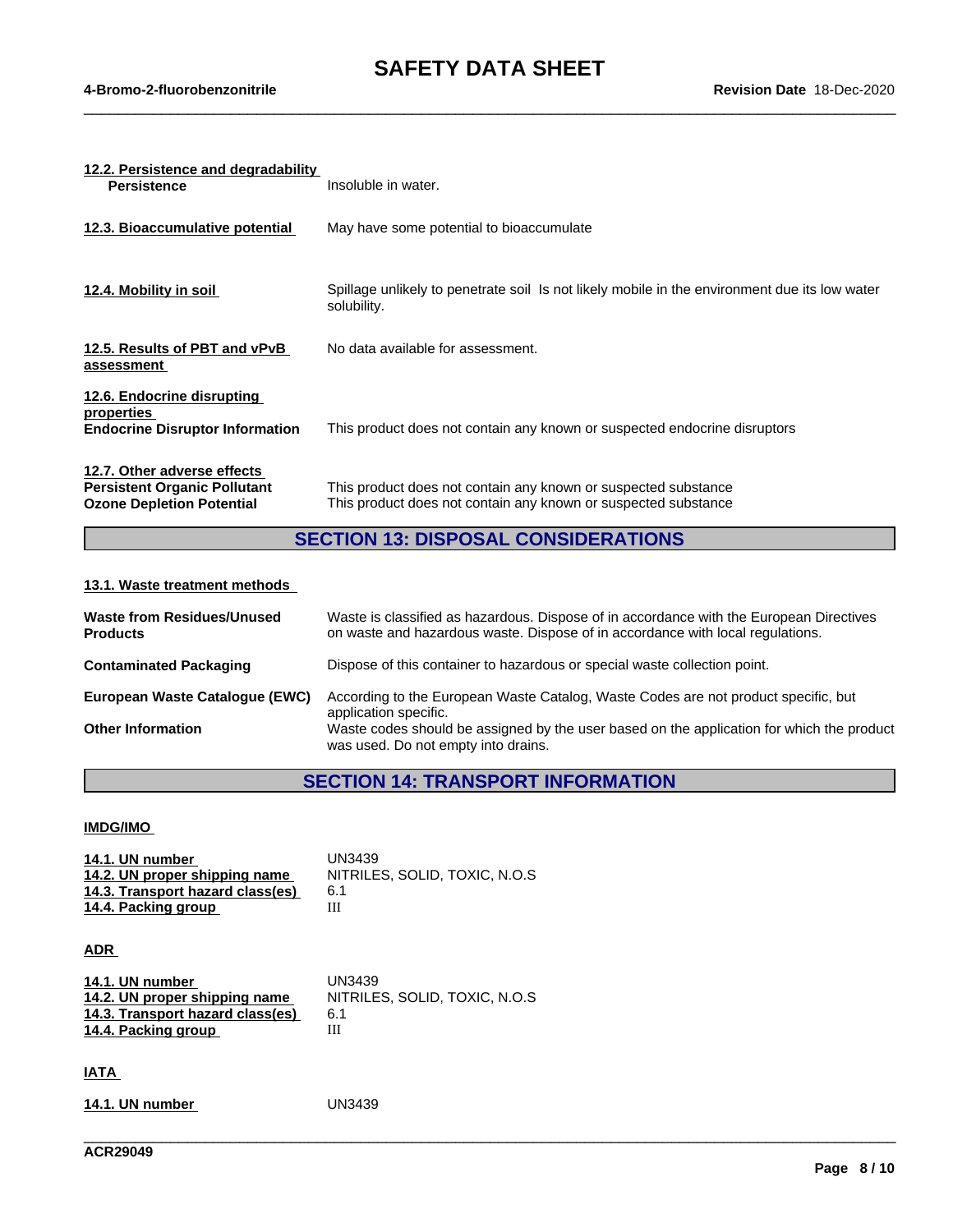$\_$  ,  $\_$  ,  $\_$  ,  $\_$  ,  $\_$  ,  $\_$  ,  $\_$  ,  $\_$  ,  $\_$  ,  $\_$  ,  $\_$  ,  $\_$  ,  $\_$  ,  $\_$  ,  $\_$  ,  $\_$  ,  $\_$  ,  $\_$  ,  $\_$  ,  $\_$  ,  $\_$  ,  $\_$  ,  $\_$  ,  $\_$  ,  $\_$  ,  $\_$  ,  $\_$  ,  $\_$  ,  $\_$  ,  $\_$  ,  $\_$  ,  $\_$  ,  $\_$  ,  $\_$  ,  $\_$  ,  $\_$  ,  $\_$  ,

#### **4-Bromo-2-fluorobenzonitrile Revision Date** 18-Dec-2020

| 14.2. UN proper shipping name<br>14.3. Transport hazard class(es)<br>14.4. Packing group | NITRILES, TOXIC, SOLID, N.O.S.*<br>6.1<br>Ш |
|------------------------------------------------------------------------------------------|---------------------------------------------|
| 14.5. Environmental hazards                                                              | No hazards identified                       |
| 14.6. Special precautions for user                                                       | No special precautions required             |
| 14.7. Maritime transport in bulk<br>according to IMO instruments                         | Not applicable, packaged goods              |

### **SECTION 15: REGULATORY INFORMATION**

#### **15.1. Safety, health and environmental regulations/legislation specific for the substance or mixture**

#### **International Inventories**

X = listed, Europe (EINECS/ELINCS/NLP), U.S.A. (TSCA), Canada (DSL/NDSL), Philippines (PICCS), China (IECSC), Japan (ENCS), Australia (AICS), Korea (ECL).

| Component                              | <b>EINECS</b> | <b>ELINCS</b> | <b>NLP</b> | <b>TSCA</b> | <b>DSL</b> | <b>NDSL</b> | <b>PICCS</b> | <b>ENCS</b> | <b>IECSC</b> | <b>AICS</b> | <b>KECL</b> |
|----------------------------------------|---------------|---------------|------------|-------------|------------|-------------|--------------|-------------|--------------|-------------|-------------|
| 14-Bromo-2-fi<br>!-fluorobenzvlamine l |               |               |            |             |            |             |              |             |              |             |             |
| hydrochloride                          |               |               |            |             |            |             |              |             |              |             |             |

Regulation (EC) No 649/2012 of the European Parliament and of the Council of 4 July 2012 concerning the export and **import of dangerous chemicals**

Not applicable

#### **National Regulations**

**WGK Classification** Water endangering class = 3 (self classification)

**UK** - Take note of Control of Substances Hazardous to Health Regulations (COSHH) 2002 and 2005 Amendment

#### **15.2. Chemical safety assessment**

A Chemical Safety Assessment/Report (CSA/CSR) has not been conducted

### **SECTION 16: OTHER INFORMATION**

#### **Full text of H-Statements referred to undersections 2 and 3**

H302 - Harmful if swallowed

H312 - Harmful in contact with skin

H315 - Causes skin irritation

H319 - Causes serious eye irritation

H332 - Harmful if inhaled

H335 - May cause respiratory irritation

#### **Legend**

| <b>CAS</b> - Chemical Abstracts Service                                                                                      | <b>TSCA</b> - United States Toxic Substances Control Act Section 8(b)<br>Inventory |
|------------------------------------------------------------------------------------------------------------------------------|------------------------------------------------------------------------------------|
| EINECS/ELINCS - European Inventory of Existing Commercial Chemical DSL/NDSL - Canadian Domestic Substances List/Non-Domestic |                                                                                    |
| Substances/EU List of Notified Chemical Substances                                                                           | Substances List                                                                    |
| <b>PICCS</b> - Philippines Inventory of Chemicals and Chemical Substances                                                    | <b>ENCS</b> - Japanese Existing and New Chemical Substances                        |
| <b>IECSC</b> - Chinese Inventory of Existing Chemical Substances                                                             | <b>AICS</b> - Australian Inventory of Chemical Substances                          |
|                                                                                                                              |                                                                                    |